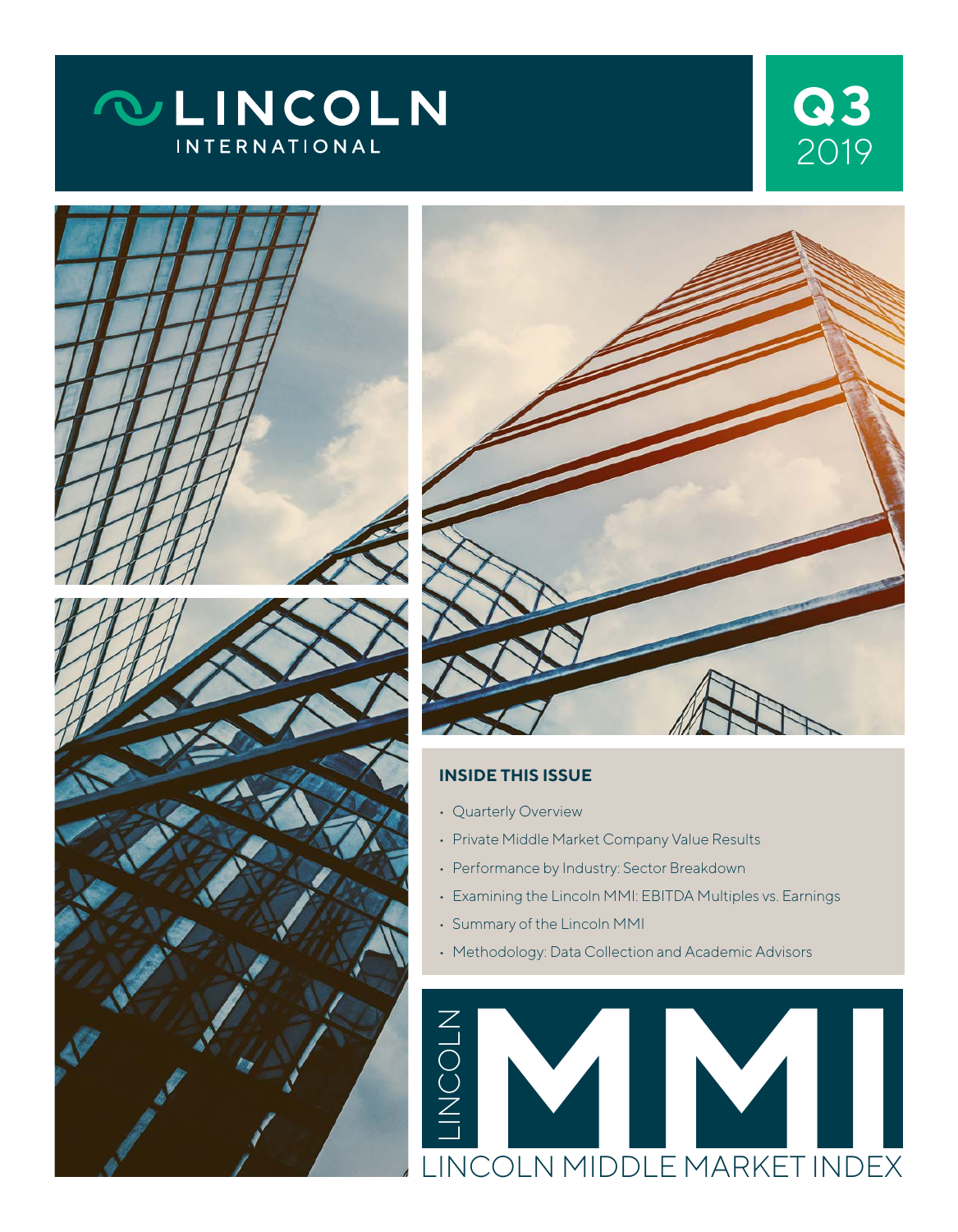

## **OVERALL GROWTH AMONG PRIVATE** MIDDLE MARKET COMPANIES REMAINS ROBUST, BUT INDUSTRY RESULTS VARY SIGNIFICANTLY

Lincoln International's ninth edition of the Lincoln Middle Market Index (Lincoln MMI) reveals that in Q3 2019, middle market enterprise values increased 1.4%, compared to an 0.9% increase for enterprise values of S&P 500 companies, the slowest growth for each index in two years. Although earnings improved for both sets of companies, greater valuation multiples were a significant contributor to middle market enterprise value growth whereas S&P 500 multiples were relatively stable. Performance by industry has become increasingly varied as growing industries improved at greater rates while declining industries continued to struggle.

#### About the Lincoln Middle Market Index

The Lincoln MMI is a first-of-its-kind index measuring changes in the enterprise values of private middle market companies over time - and a barometer of the performance of private middle market companies generally. The Lincoln MMI enables private equity firms and other investors to benchmark how private company investments are performing against peers, and how this performance correlates to the S&P 500.

Lincoln designed the Lincoln MMI to solve this problem by measuring the quarterly change in enterprise values for private middle market companies primarily owned by private equity firms. Enterprise value ("EV") is the sum of a company's equity value and debt.

#### **QUARTERLY OVERVIEW**

- Ninth Edition: Covers Q3 2019
- Measures quarterly changes in the enterprise values of approximately 460 middle market companies, based on a population of over 1,600 companies primarily owned by private equity firms
- Analyzes the impact from the change in company earnings versus market valuation multiples
- Assess the change in value for six industry sectors

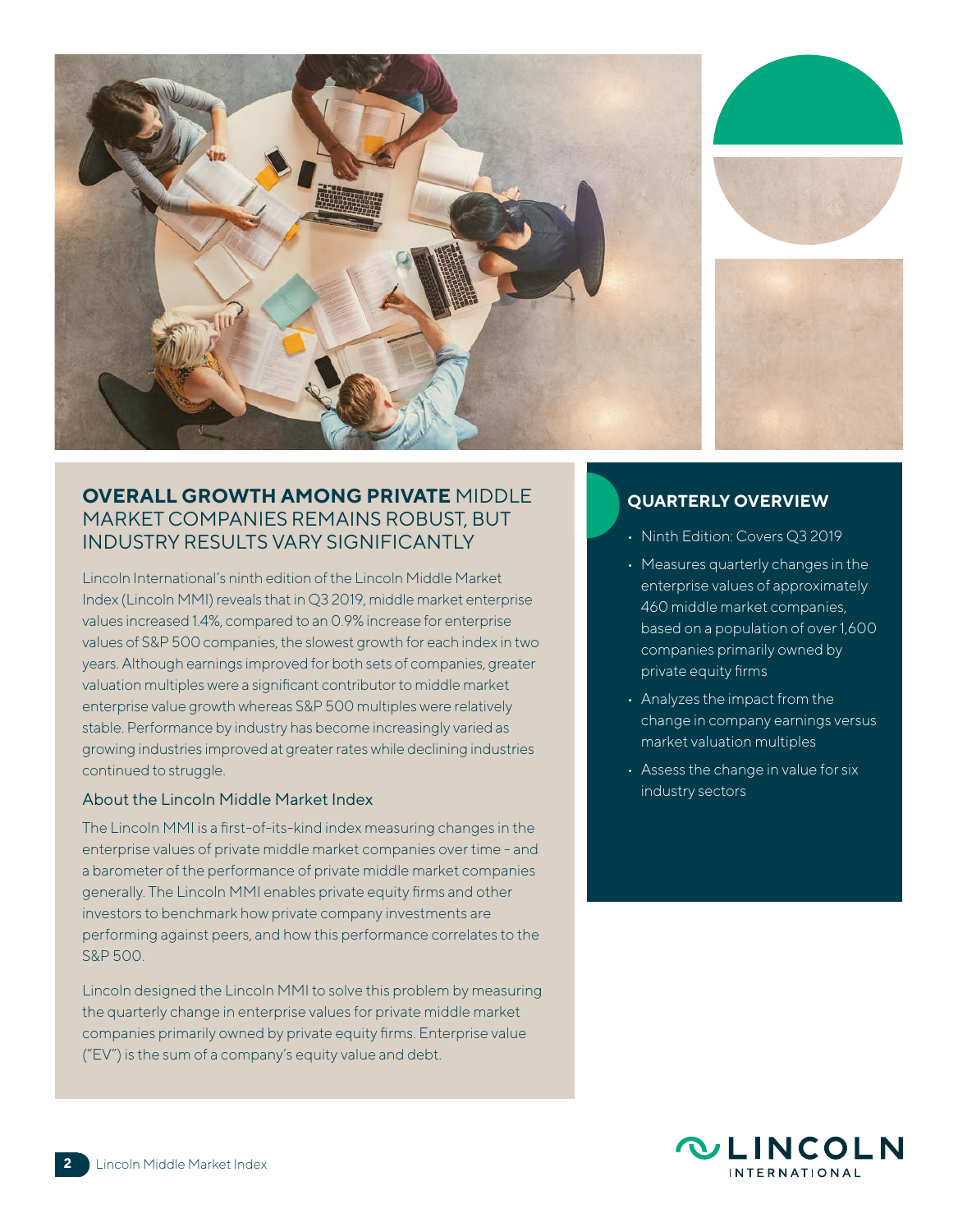# RESULTS: **Lincoln MMI Outperformed S&P 500 in Q3, Though Growth Slowed**



**NOTE:** Both the Lincoln MMI and S&P 500 EV returns above reflect enterprise values (S&P 500 EV excludes financial companies for which enterprise value is generally not meaningful; including such companies produces qualitatively similar results)

|                       | QoQ YoY      |  |
|-----------------------|--------------|--|
| Lincoln MMI 1.4% 3.8% |              |  |
| <b>S&amp;P 500 EV</b> | $0.9\%$ 1.6% |  |

- Starting at a value of 10,000 as of March 31, 2014, the Lincoln MMI increased by 41.1% cumulatively to 14,114, as of September 30, 2019.
- The Lincoln MMI grew at a compound annual growth rate of 6.5% since inception as compared to 9.2% for the enterprise values of the S&P 500.
- Over the past year, the Lincoln MMI increased by 3.8% whereas enterprise values of the S&P 500 increased by 1.6% as the Lincoln MMI outpaced the S&P 500 EV this quarter. Although both indices increased this quarter, the growth rate slowed from that of the past two years.
- The Lincoln MMI shows that middle market enterprise values remain less volatile than those of the S&P 500; the Lincoln MMI's volatility is less than half that of the S&P 500 EV index as multiples have tended to be more stable than public company multiples. As a result, the Sharpe Ratio, which measures excess return per unit of risk, of the Lincoln MMI is superior to that of the S&P 500 EV index.
- While both indexes since inception show relatively comparable growth in enterprise values, private equity owned companies traditionally have more leverage than public companies and, therefore, generate relatively greater equity gains.



2019

**3**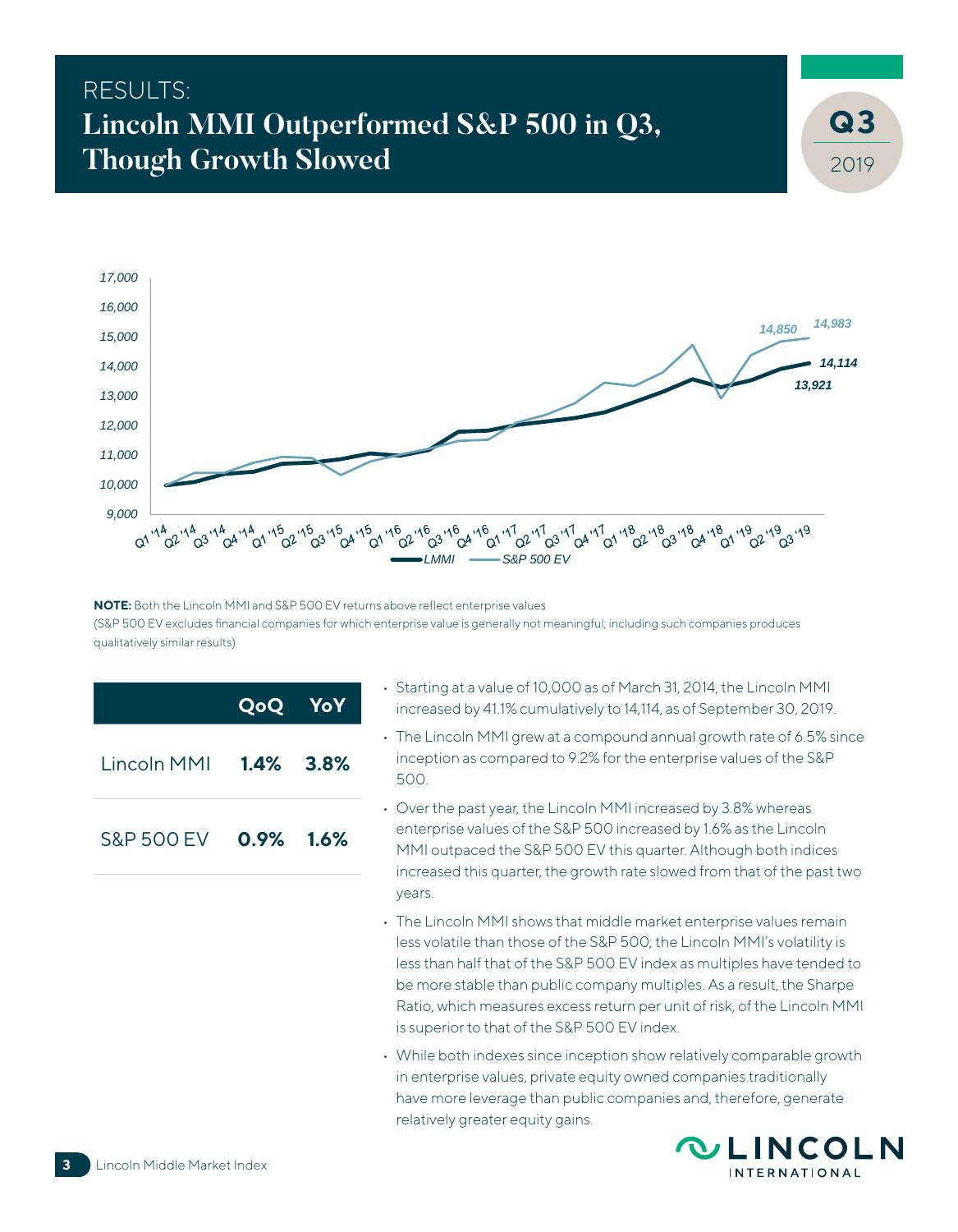# SECTOR BREAKDOWN: **Market Sentiment and Macroeconomic Factors Drive Disparate Industry Performance**

2019 **3**



|                    | QoQ  | YoY                 |
|--------------------|------|---------------------|
| Bus Services       | 3.3% | 5.6%                |
| Consumer           |      | $(1.5\%)$ $(5.6\%)$ |
| Energy             |      | 1.8% (3.2%)         |
| Healthcare         | 3.4% | 12.2%               |
| <b>Industrials</b> |      | $(2.6\%)$ $(1.5\%)$ |
| Technology         | 3.3% | 8.5%                |

Technology remains the top performing segment within the Lincoln MMI. The industry experienced both strong revenue and EBITDA growth which drove the industry's 14th consecutive quarter of enterprise value growth. However, Healthcare actually bettered Technology's growth over the last year.

An analysis of fundamental performance illustrates the average EBITDA of all middle market companies in the database increased by 2.6% in Q3 2019 compared to Q3 2018, with stronger performance in non-cyclical and high free cash flow generating industries such as Healthcare, Business Services and Technology. Conversely, the average EBITDA over the same period for the Consumer and Energy industries, which are prone to cyclicality, declined by 0.7% and 2.6%, respectively.

Although the Industrial industry was the second-best performing industry from inception through Q3 2018, the last twelve months have told a different story. With two quarters of material declines, the industry has actually declined (by 1.5%) in enterprise value over a twelve-month span for the first time. This potentially reflects Industrials' lower margin and lower historical growth rate relative to the middle market as a whole as growth slows.

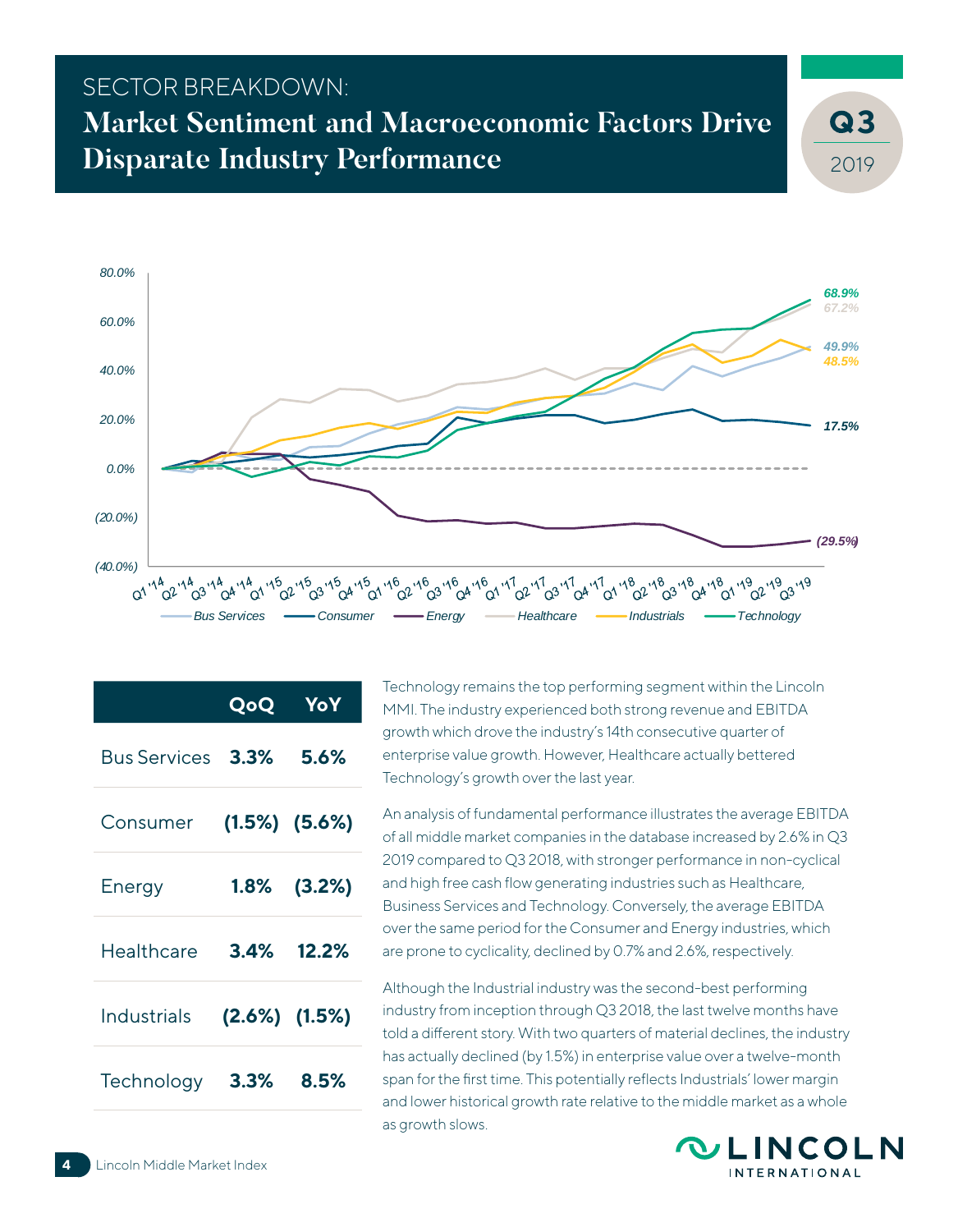# EXAMINING THE LINCOLN MMI: **Examining the Lincoln MMI - EBITDA Multiples versus Earnings**



*Performance Multiple Lincoln MMI Quarterly Δ*

# **20%+**

Expansion of Lincoln MMI valuation multiples since Q1 2014

The grey line in Graph 3 indicates the quarterly change in Lincoln MMI enterprise values; this change is based on changes in performance (i.e., EBITDA) combined with the change in EBITDA multiples.

Despite notable multiple contraction in Q4 2018, middle market valuation multiples have increased by 20%+ since the inception of the Lincoln MMI in Q1 2014. Through the first half of 2019, enterprise value growth has been driven relatively equally by multiple expansion and EBITDA growth.

However, this quarter, valuation multiples expanded in the middle market whereas they were relatively stable in the public markets.

Professor Steve Kaplan, Neubauer Distinguished Service Professor of Entrepreneurship and Finance at the University of Chicago Booth School of Business, who assists and advises Lincoln on the Lincoln MMI stated, "While earnings improvement drove all of the growth in the S&P 500 in the third quarter, earnings improvement was aided by increases in market multiples for the middle market."



2019

**3**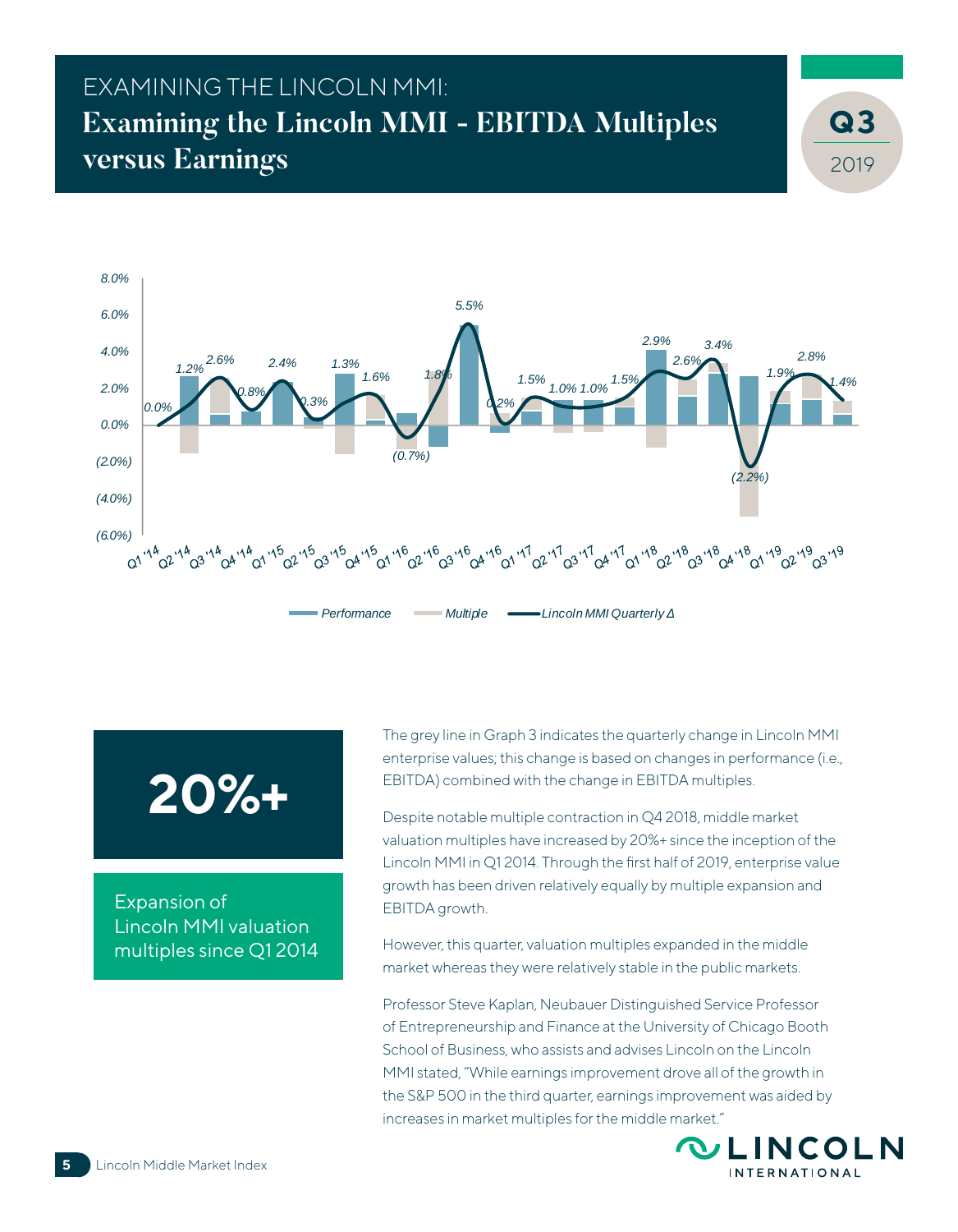# SUMMARY:<br>The Lineals MML **The Lincoln MMI**



### INDUSTRY BREAKDOWN ON AN ENTERPRISE VALUE BASIS:

- A material bifurcation has developed between the performance of non-cyclical, high cash flow businesses in Technology, Healthcare, and Business Services which have grown by 8.8% over the last year compared to the performance of cyclical, lower-margin businesses in Consumer, Energy, and Industrials which have shrunk over the last year.
- The Consumer industry remains the largest drag on overall middle market performance given it constitutes ~20% of the Lincoln MMI and has declined in enterprise value in three of the last four quarters demonstrating the negative impacts of higher tariffs and lower retail traffic

## OBSERVATIONS:

- Since its inception in Q1 2014, the Lincoln MMI has shown that middle market enterprise value multiples have been less volatile than public company multiples and that earnings, which have grown for both public and private companies in every quarter since early 2017, are the primary factor driving long term value creation
- Despite volatility in public markets, the middle market remains highly correlated as both indices increased in value in lockstep in Q3 2019

## ENTERPRISE VALUE RESULTS :

- Q3 2019 reflected the slowest enterprise value growth for both the Lincoln MMI and the S&P 500 EV in over two years, primarily as a result of lower earnings growth.
- The Lincoln MMI enterprise value index increased 1.4% for Q3 2019 versus 0.9% for the S&P 500. Over the last year, the Lincoln MMI outperformed the S&P 500 EV, increased by 3.8% whereas the S&P 500 EV increased by 1.6%.
- Although earnings improved for both middle market and public companies, middle market enterprise value multiples expanded in Q3 2019 whereas S&P 500 EV multiples were flat

## THE LINCOLN MMI:

- Enables investors in private companies, including private equity firms, to benchmark their investments against their peers and the S&P 500 on both enterprise value and equity value bases;
- Demonstrates that middle market private companies generate returns comparable to major public stock market indices with less volatility;
- Offers many unique valuation insights into the fair value of private companies for a wide array of stakeholders and investors; and
- Represents a significant enhancement to the information available to investors in private companies.

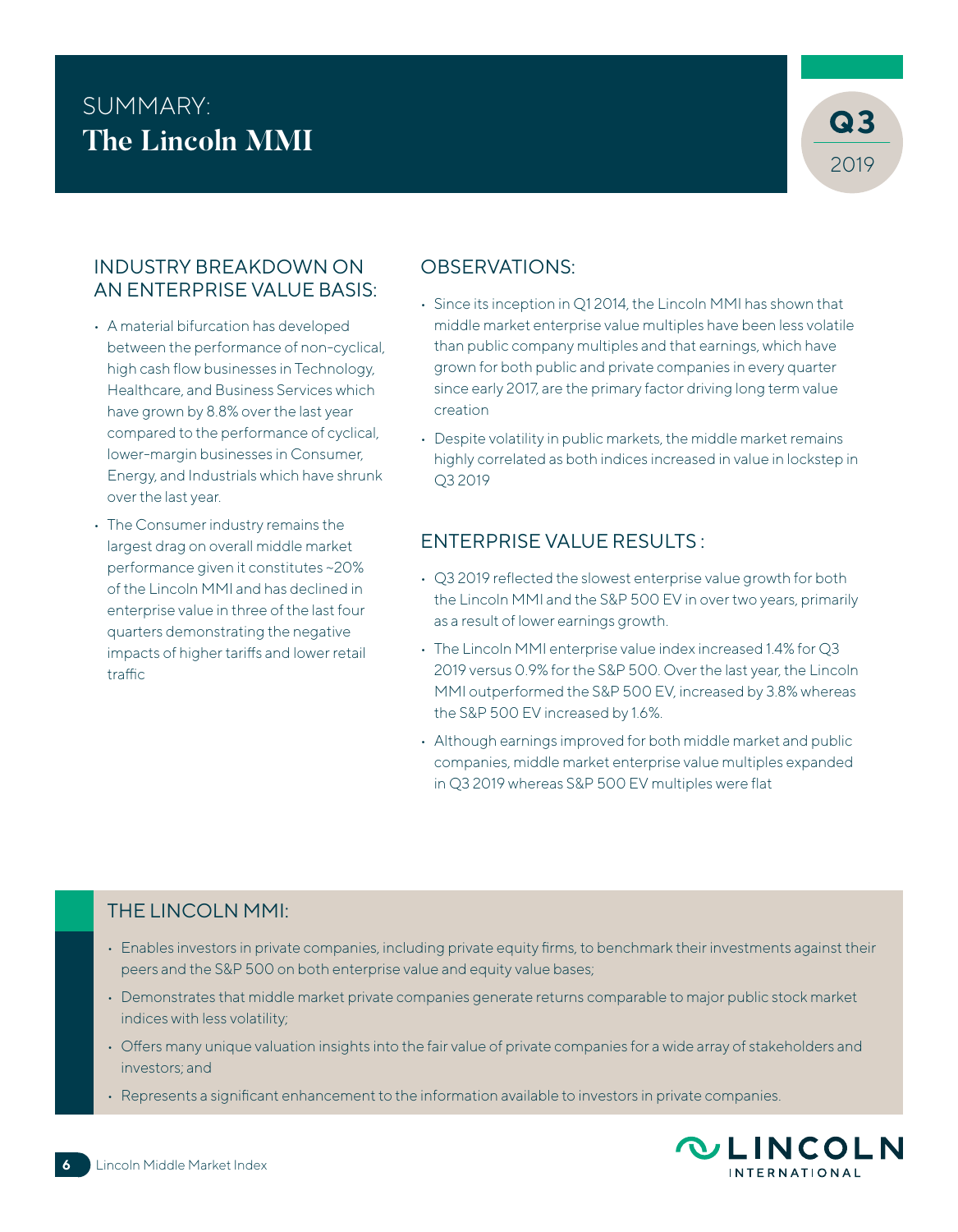

### SOURCE OF DATA AND SAMPLE SIZE

On a quarterly basis, Lincoln determines the enterprise fair value of over 1,600 portfolio companies for approximately 100 sponsors (i.e., private equity groups and lenders to private equity groups). These portfolio companies report quarterly financial results to the sponsor or lender. Lincoln obtains this information and determines the appropriate enterprise value multiple so as to compute the enterprise value in accordance with the fair value measurement principles of generally accepted accounting principles. In assessing enterprise value, Lincoln relies on well accepted valuation methodologies such as the market approach and income approach considering each company's historical and projected performance and other qualitative and quantitative factors. Finally, each valuation is then vetted by auditors, company management, boards of directors and regulators. Upon concluding each quarterly valuation cycle, Lincoln aggregates the underlying financial performance and enterprise value data for analysis.

To construct the Lincoln MMI, Lincoln selects a subsection of the companies valued each quarter, including companies each generating earnings before interest, taxes, depreciation and amortization of less than \$100.0 million, disregarding venture-stage businesses and non-operating entities, such as special purpose entities that own real estate and specialty finance assets.

*For more information, visit www.lincolninternational.com/services/valuations-and-opinions/lincolnmmi*

**1,600+**

Portfolio Companies are evaluated by Lincoln on a quarterly basis to determine their Enterprise Fair Value **~100**

Sponsors participate in Lincoln MMI i.e. Private Equity Groups & lenders to Private Equity Groups

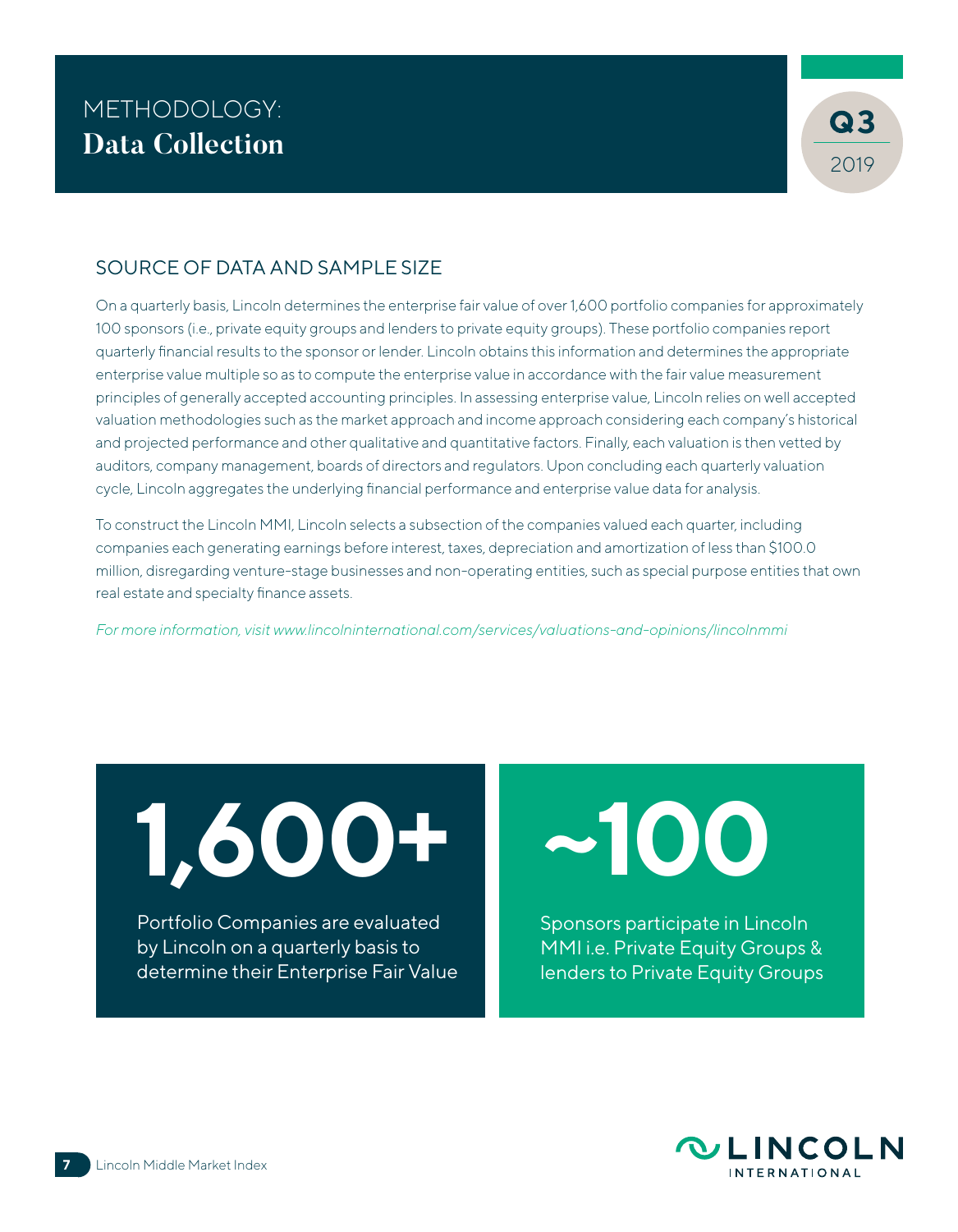

#### PROFESSOR STEVEN KAPLAN

Professor Steven Kaplan is the Neubauer Distinguished Service Professor of Entrepreneurship and Finance at the University of Chicago Booth School of Business. Professor Kaplan conducts research on issues in private equity, venture capital, entrepreneurial finance, corporate governance and corporate finance. He has published papers in a number of academic and business journals. Kaplan is a research associate at the National Bureau of Economic Research and an associate editor of the Journal of Financial Economics. Kaplan teaches advanced MBA and executive courses in entrepreneurial finance and private equity, corporate finance, corporate governance, and wealth management. BusinessWeek named him one of the top 12 business school teachers in the country. Kaplan serves on the boards of Morningstar, Zayo Group and the Illinois Venture Capital Association. He has been a member of the faculty since 1988.

Professor Kaplan received his A.B., summa cum laude, in Applied Mathematics and Economics from Harvard College and earned a Ph.D. in Business Economics from Harvard University.

#### PROFESSOR MICHAEL MINNIS

Professor Michael Minnis is an Associate Professor of Accounting at the University of Chicago Booth School of Business. Professor Minnis studies the role of accounting information in allocating investment efficiently by both management and capital providers, the use of financial reporting in mitigating information opacity issues of privately-held firms, and the interplay within management in the production and use of financial information. His research includes identifying unique data and methods to empirically examine issues in a novel way.

Professor Minnis received his Ph.D. from the University of Michigan and his B.S. from the University of Illinois, where he graduated with Highest Honors.